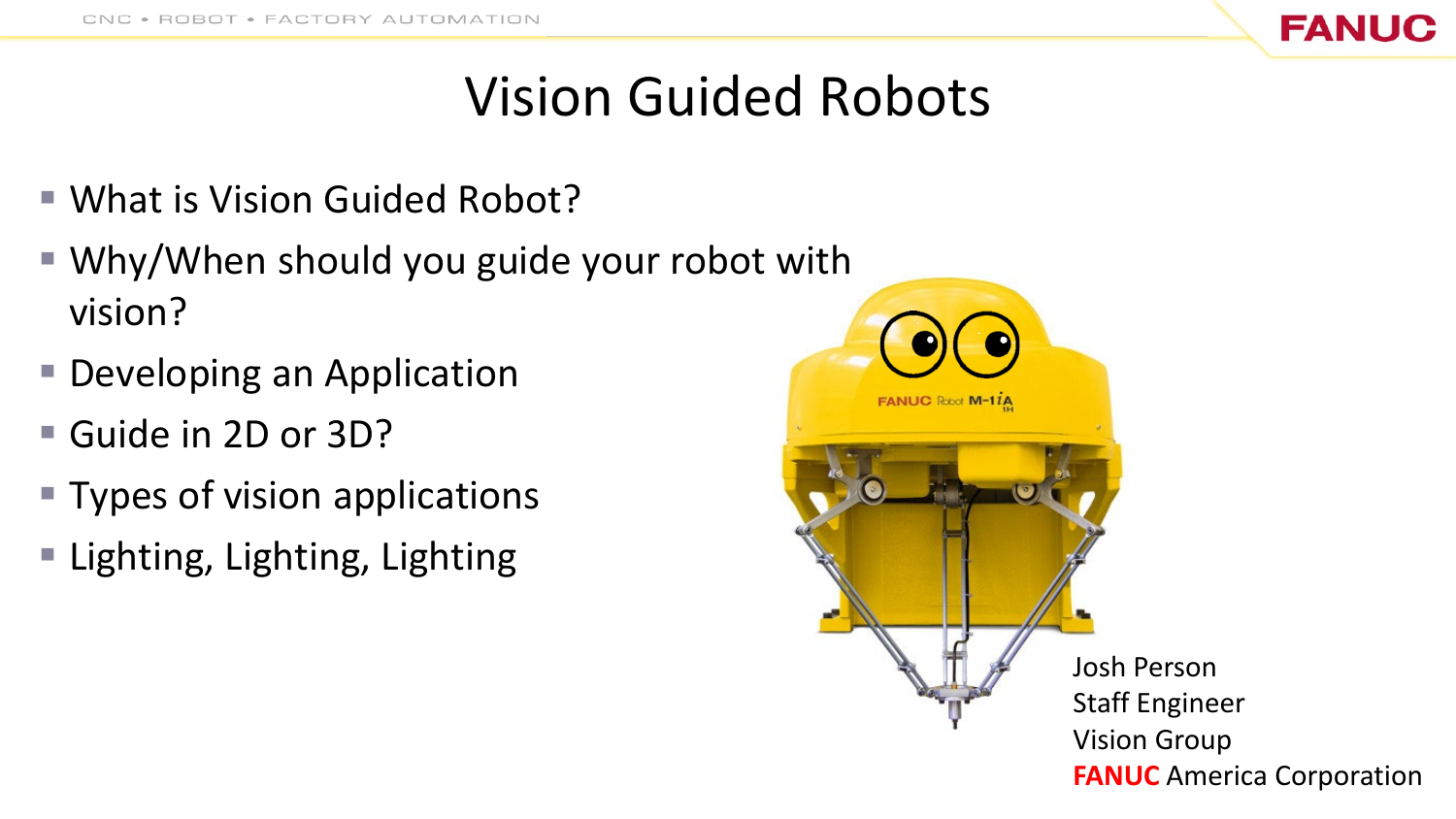

## Vision Guided Robotics

- Guide the robot using 2D or 3D camera(s) or vision sensors
- Guide the robot with locational information or with process information
	- 1. 2D
	- 2. 3D
	- 3. Error Proofing/Classification

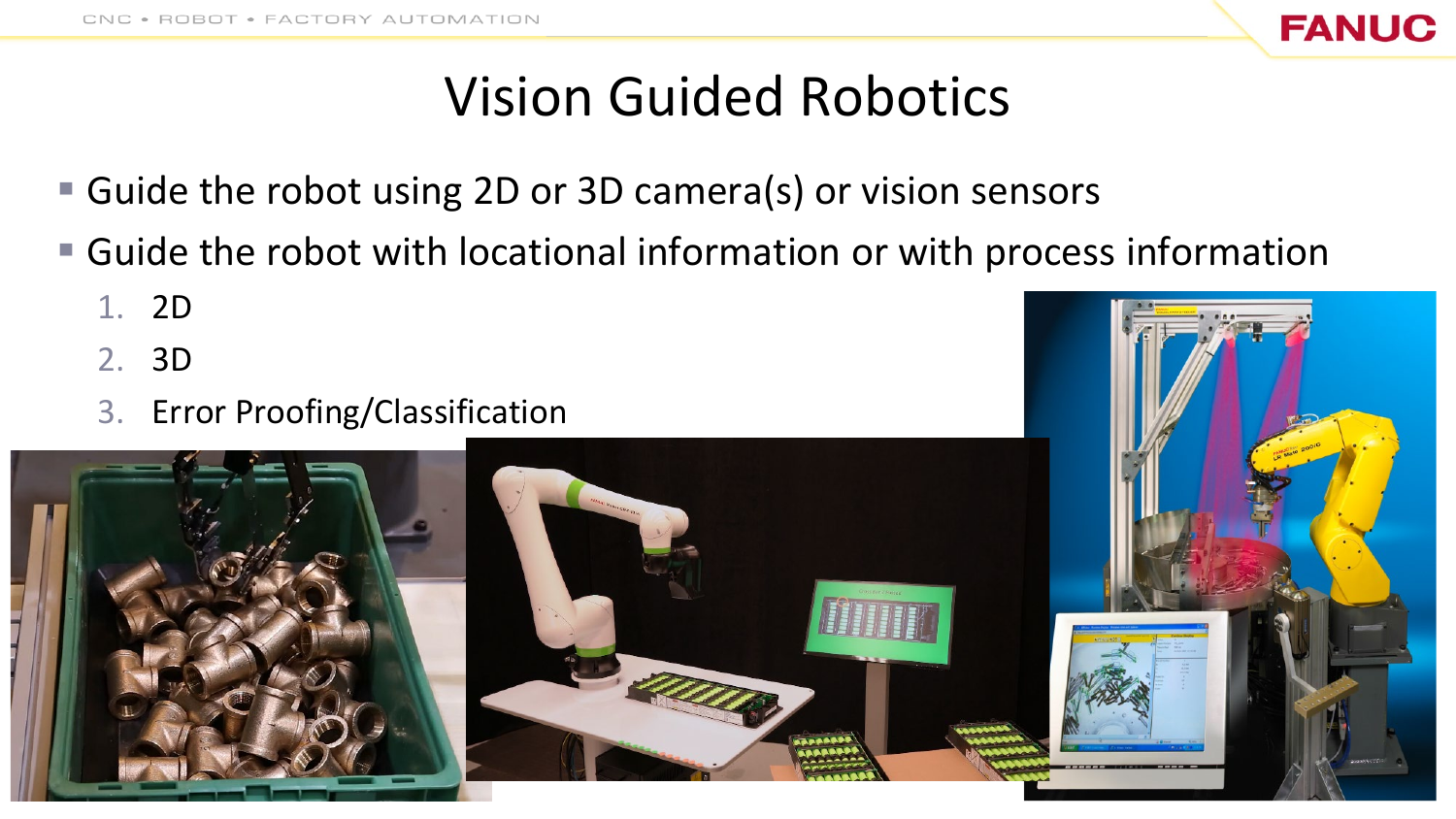

## Why Machine Vision in Your Application

#### Why use Vision?

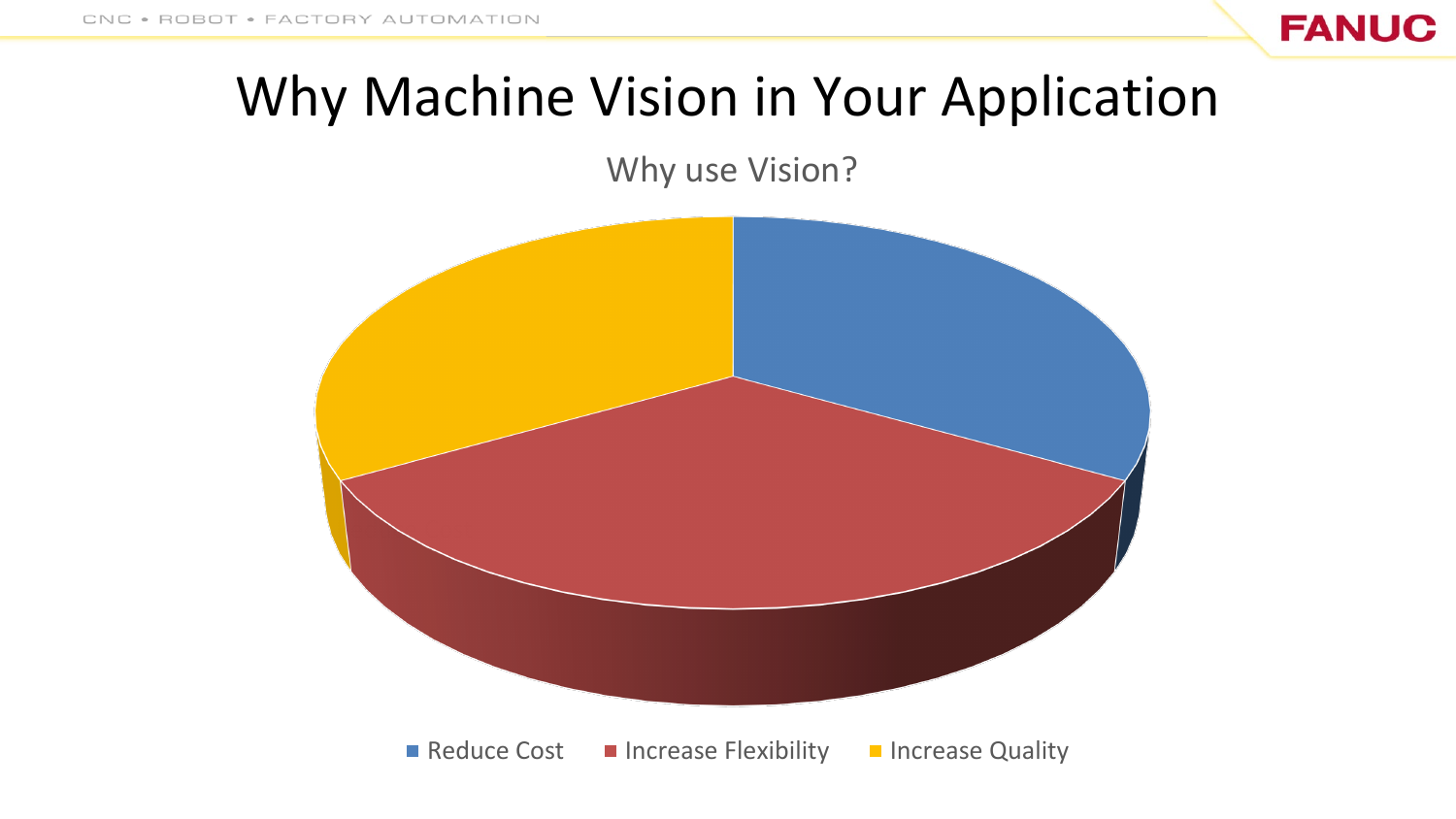

## Developing an Application

- What is the process that requires vision?
- How many cameras are required?
- Is 2D or 3D required?
- What is the cell cycle time and how does vision impact the cycle time?
- Fixed or Robot Mount Camera?
- **Typically it is recommended to test the workpiece** under the camera early in the engineering phase



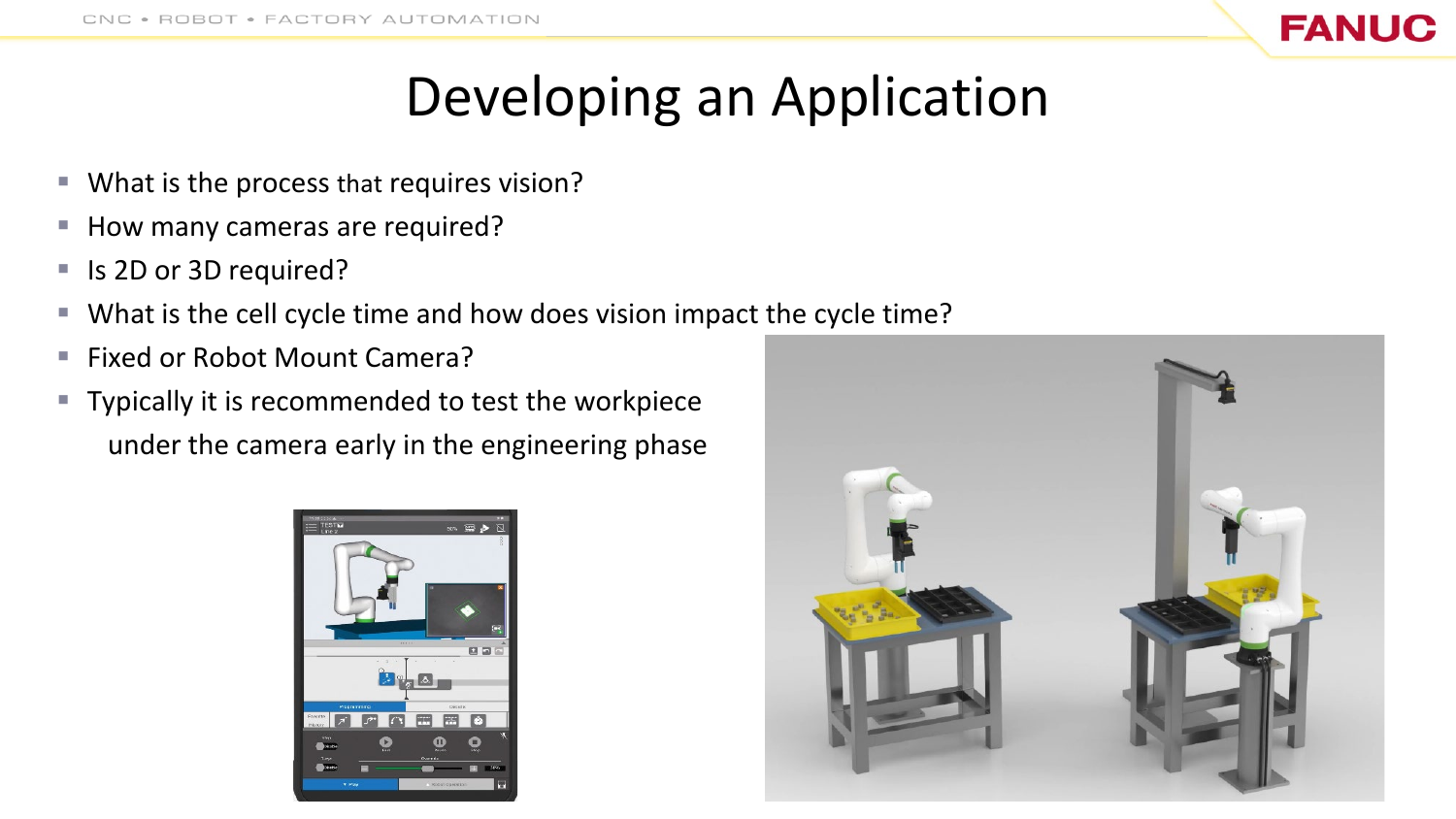## Providing position guidance to robot

**FANUC** 

- **2D** Provides the part location based on a flat plane  $(X,Y,R)$
- 3D Provides the part location in 3D space (X,Y,Z,W,P,R)
- Visual Tracking Provides the location of the part on a moving conveyor
- Bin picking Provides the location of parts inside a bin or tote.

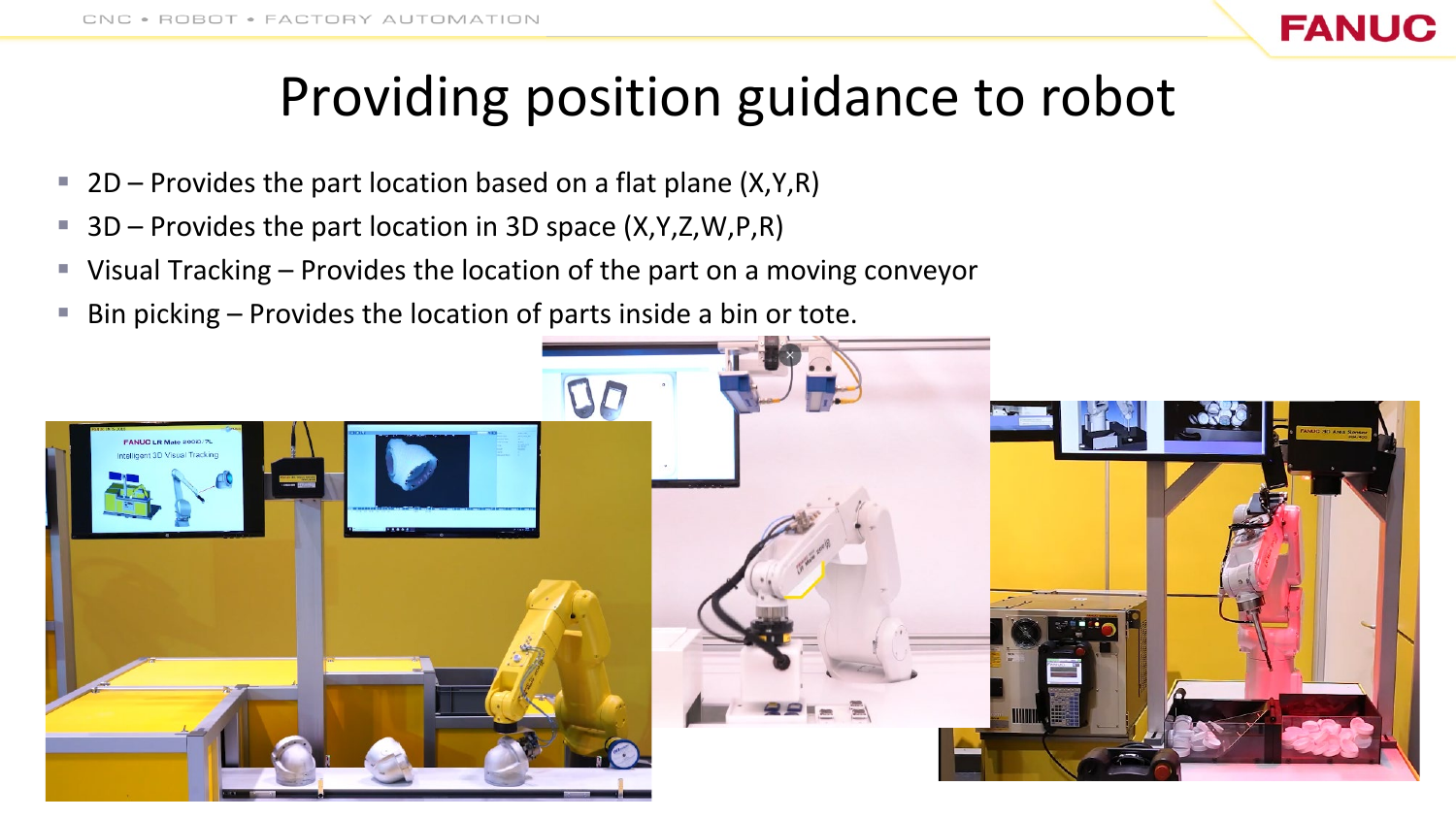

### 3D - The new 2D

- Many 2D applications can benefit from use of a 3D camera
- 2D Grayscale vision algorithms use the difference in grayscale pixel "color" to differentiate between the workpiece and the background. Requires the workpiece to be darker or lighter than the background.
- With a 3D point cloud, the depth image can be used to create a pseudo contrast image.
- 3D Depth Image uses differences in height to differentiate between the workpiece and the background. Requires the workpiece to be higher than the background





Low contrast in 2D image Noisy background in 2D image

#### Polar Bear in a Snowstorm – Low Contrast 2D mage

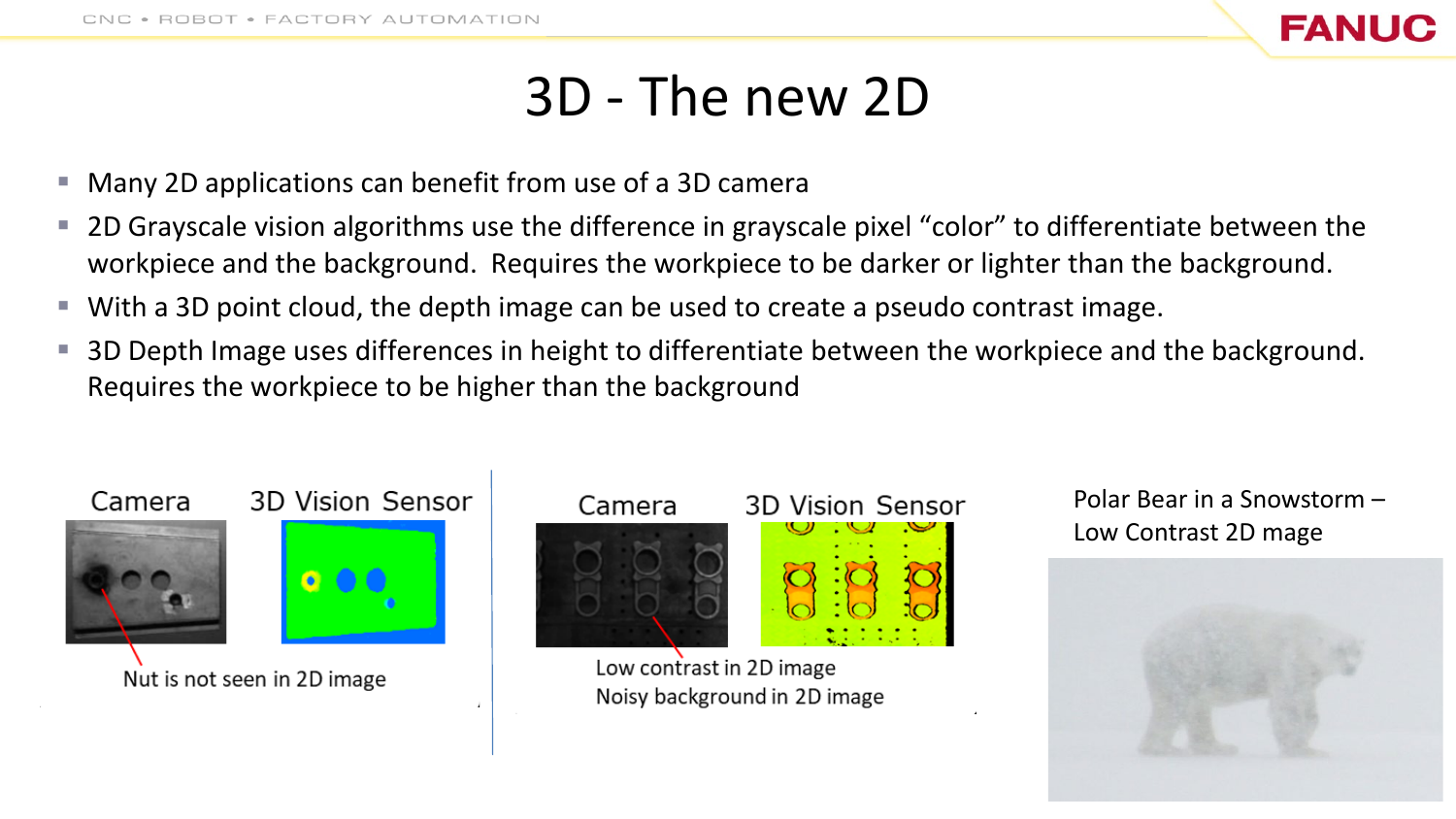

## Integrated Vision vs 3rd Party Vision

- Some robot manufacturers provide integrated robotic solutions.
- $\blacksquare$  3<sup>rd</sup> party vision solutions can be implemented on all robots regardless of manufacture.
- Some robot manufacturers partner with  $3<sup>rd</sup>$  party vision providers to provide a pseudo integrated solution.
- Make sure somebody understands how to calibrate the camera to the robot coordinates so the robot moves properly with the vision offset.



Integrated Robot Vision

Smart Cameras: All the image capture and vision algorithms are done on the camera. The smart camera communicates the data to the robot or PLC.

PC Based Vision: Cameras are plugged into a PC, where all the vision algorithms are done. The PC communicates the data to the robot or PLC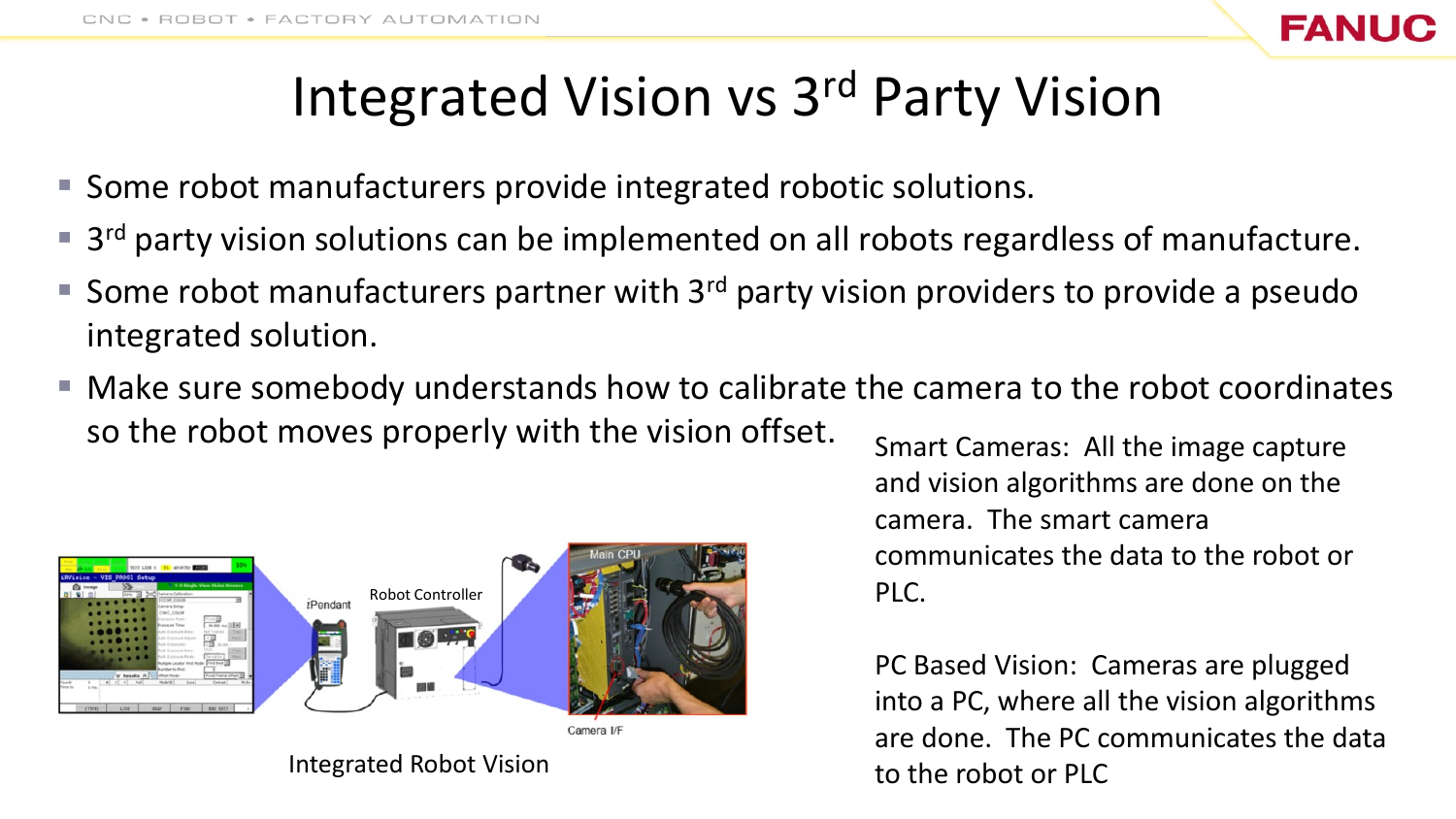

## Lighting – Always important

#### Three BASIC Types of lighting are common in robotic vision

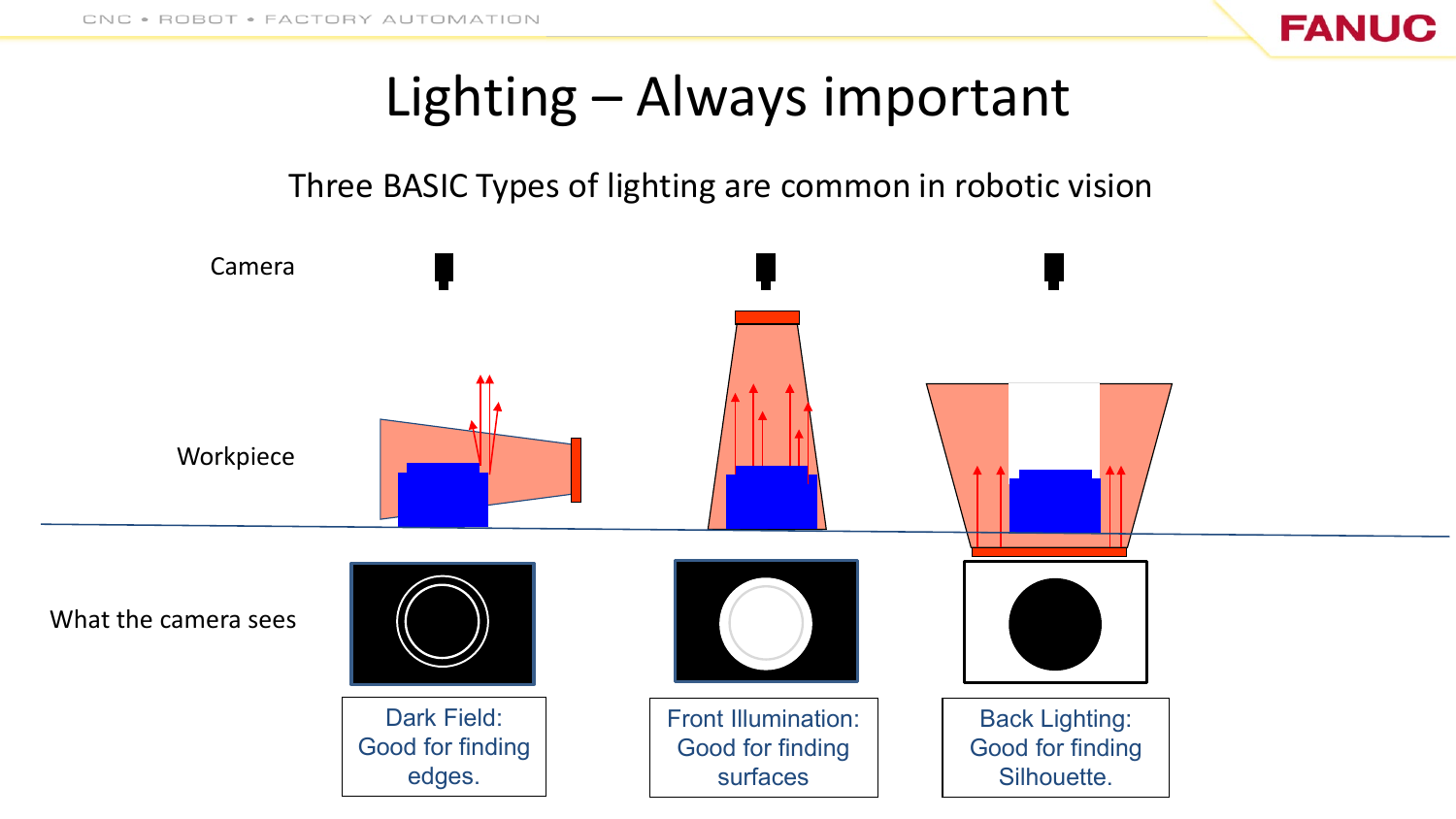

## Expert Thoughts

- Automated manufacturing is becoming easier to justify and implement as the industry continues to focus on new technologies to increase functionality, ease of use, and cell reliability.
- Vision is a key piece technology that has increased the functionality, ease of use, and cell reliability.
- $\blacksquare$  While vision opens the door to many applications that couldn't be successful without it, it is not always as easy as add a camera/vision and watch all the problems go away.
- $\blacksquare$  No matter who manufactures, integrates, or installs your workcell, make sure the required engineering has been done for a successful outcome. Machine vision is no exception to this requirement.

# ? Test – Put your part under camera